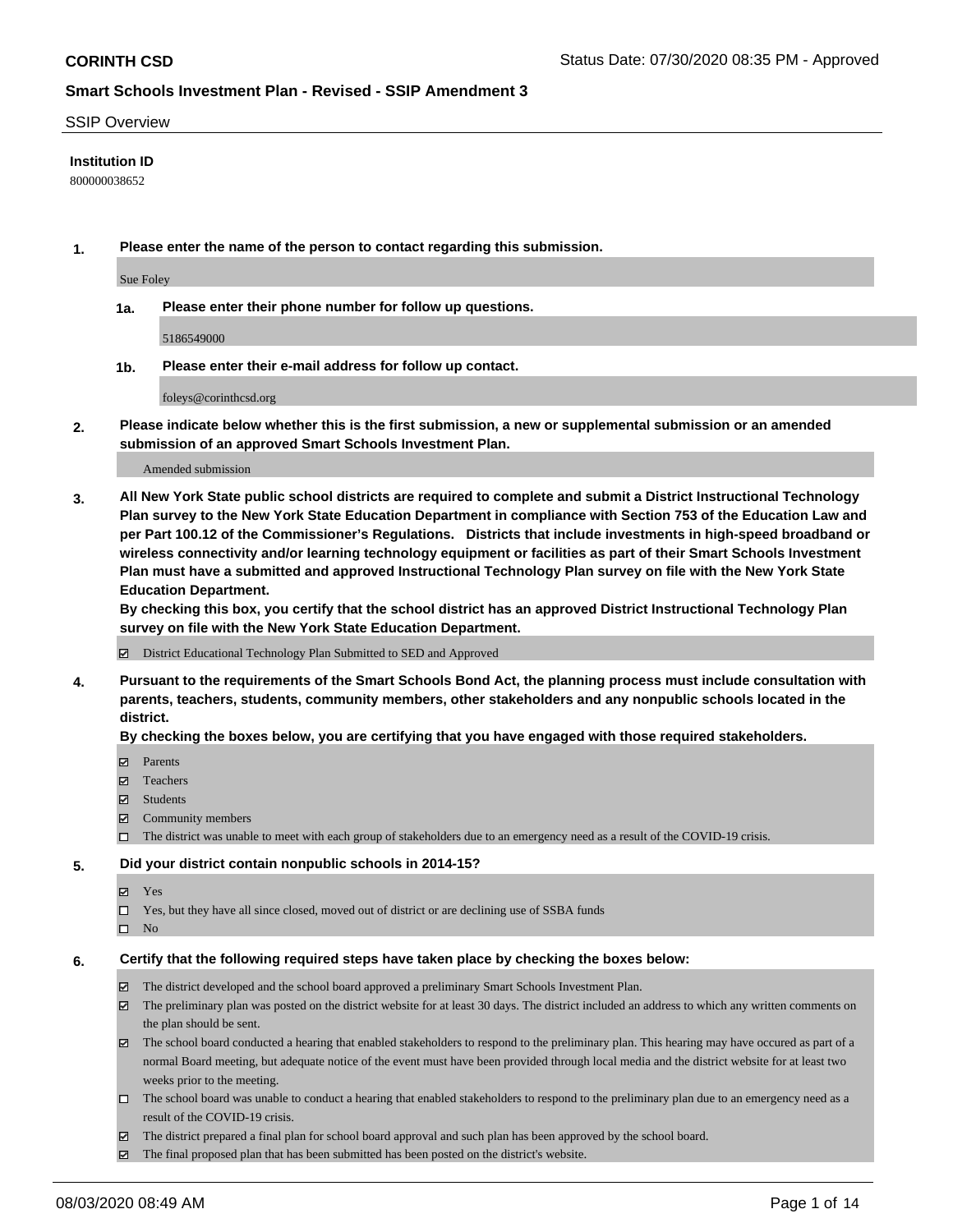SSIP Overview

**6a. Please upload the proposed Smart Schools Investment Plan (SSIP) that was posted on the district's website, along with any supporting materials. Note that this should be different than your recently submitted Educational Technology Survey. The Final SSIP, as approved by the School Board, should also be posted on the website and remain there during the course of the projects contained therein.**

Smart Schools Investment Plan.pdf

**6b. Enter the webpage address where the final Smart Schools Investment Plan is posted. The Plan should remain posted for the life of the included projects.**

www.corinthcsd.org

**7. Please enter an estimate of the total number of students and staff that will benefit from this Smart Schools Investment Plan based on the cumulative projects submitted to date.**

1,375

**8. An LEA/School District may partner with one or more other LEA/School Districts to form a consortium to pool Smart Schools Bond Act funds for a project that meets all other Smart School Bond Act requirements. Each school district participating in the consortium will need to file an approved Smart Schools Investment Plan for the project and submit a signed Memorandum of Understanding that sets forth the details of the consortium including the roles of each respective district.**

 $\Box$  The district plans to participate in a consortium to partner with other school district(s) to implement a Smart Schools project.

### **9. Please enter the name and 6-digit SED Code for each LEA/School District participating in the Consortium.**

| <b>Partner LEA/District</b> | ISED BEDS Code |
|-----------------------------|----------------|
| (No Response)               | (No Response)  |

### **10. Please upload a signed Memorandum of Understanding with all of the participating Consortium partners.**

(No Response)

#### **11. Your district's Smart Schools Bond Act Allocation is:**

\$1,065,678

#### **12. Final 2014-15 BEDS Enrollment to calculate Nonpublic Sharing Requirement**

|            | Public Enrollment | Nonpublic Enrollment | Total Enrollment | Nonpublic Percentage |
|------------|-------------------|----------------------|------------------|----------------------|
| Enrollment | ,192              | 132<br>15Z           | .324.00          | 9.97                 |

**13. This table compares each category budget total, as entered in that category's page, to the total expenditures listed in the category's expenditure table. Any discrepancies between the two must be resolved before submission.**

|                                          | Sub-Allocations | <b>Expenditure Totals</b> | <b>Difference</b> |
|------------------------------------------|-----------------|---------------------------|-------------------|
| <b>School Connectivity</b>               | $-59.590.00$    | $-59,590.00$              | 0.00              |
| Connectivity Projects for<br>Communities | 0.00            | 0.00                      | 0.00              |
| Classroom Technology                     | 59,590.00       | 59,590.00                 | 0.00              |
| Pre-Kindergarten Classrooms              | 0.00            | 0.00                      | 0.00              |
| Replace Transportable<br>Classrooms      | 0.00            | 0.00                      | 0.00              |
| High-Tech Security Features              | 0.00            | 0.00                      | 0.00              |
| Nonpublic Loan                           | 0.00            | 0.00                      | 0.00              |
| Totals:                                  |                 |                           |                   |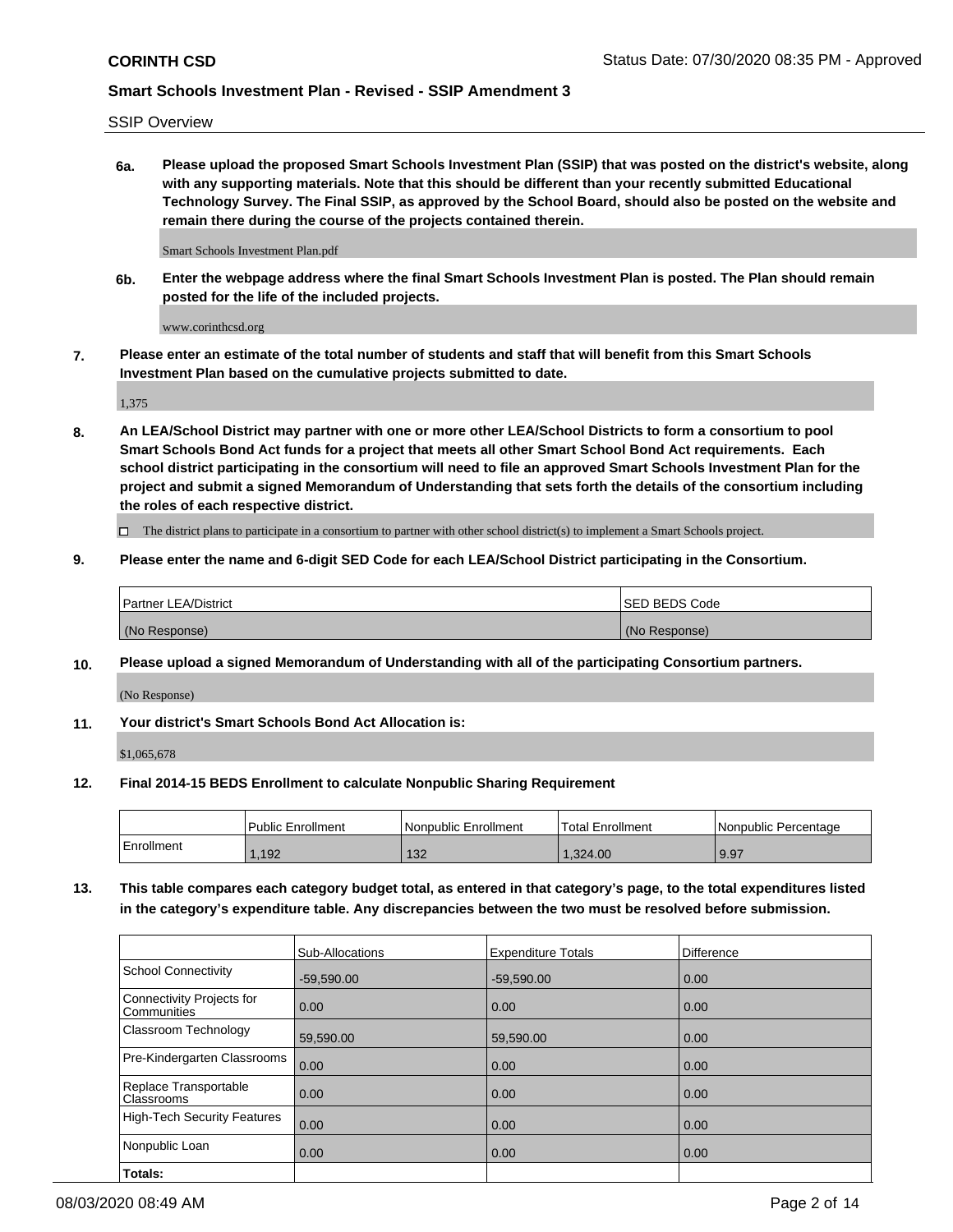SSIP Overview

| Sub-A<br>Allocations | Totals<br>Expenditure | Difference |
|----------------------|-----------------------|------------|
|                      |                       | 0          |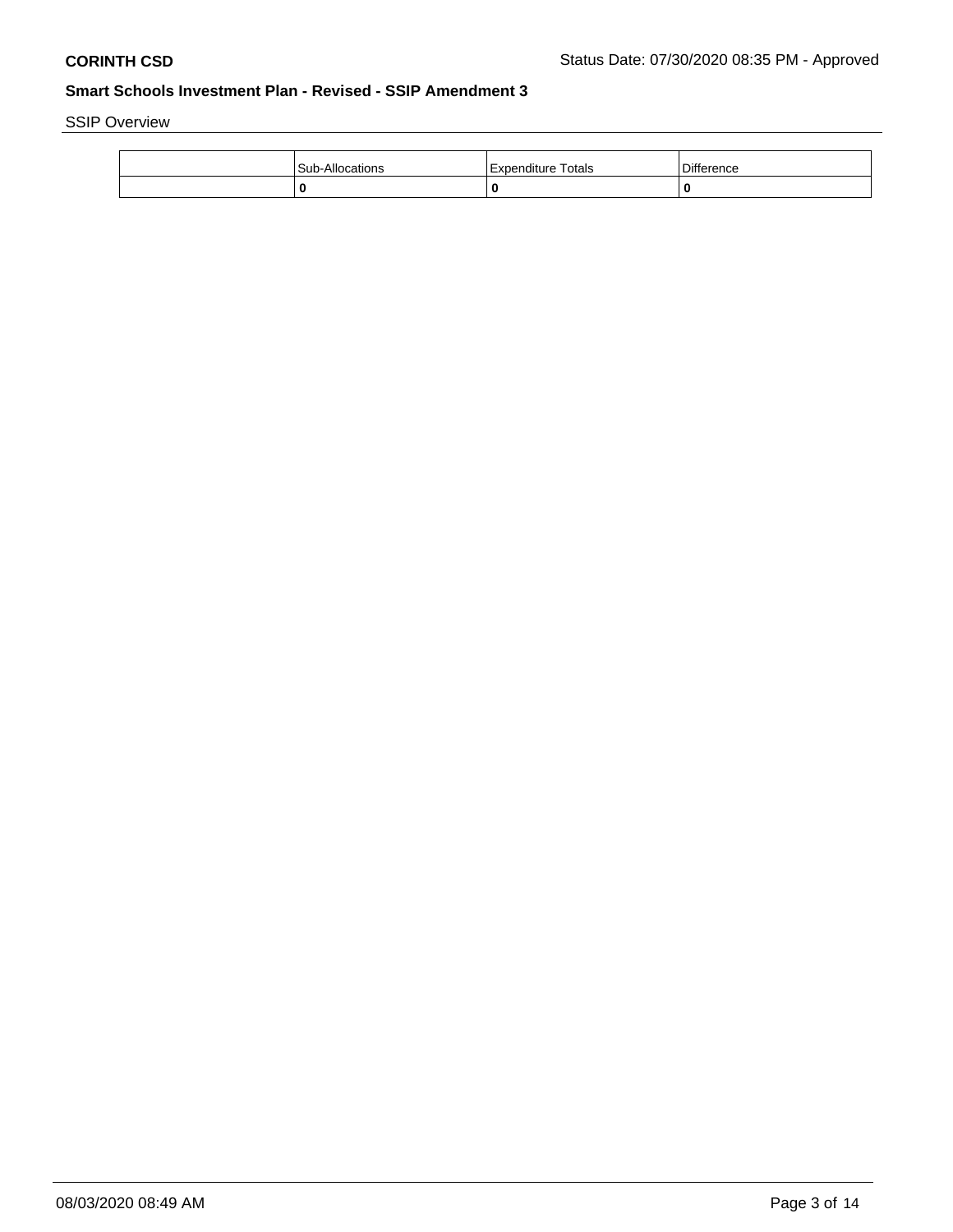School Connectivity

- **1. In order for students and faculty to receive the maximum benefit from the technology made available under the Smart Schools Bond Act, their school buildings must possess sufficient connectivity infrastructure to ensure that devices can be used during the school day. Smart Schools Investment Plans must demonstrate that:**
	- **• sufficient infrastructure that meets the Federal Communications Commission's 100 Mbps per 1,000 students standard currently exists in the buildings where new devices will be deployed, or**
	- **• is a planned use of a portion of Smart Schools Bond Act funds, or**
	- **• is under development through another funding source.**

**Smart Schools Bond Act funds used for technology infrastructure or classroom technology investments must increase the number of school buildings that meet or exceed the minimum speed standard of 100 Mbps per 1,000 students and staff within 12 months. This standard may be met on either a contracted 24/7 firm service or a "burstable" capability. If the standard is met under the burstable criteria, it must be:**

**1. Specifically codified in a service contract with a provider, and**

**2. Guaranteed to be available to all students and devices as needed, particularly during periods of high demand, such as computer-based testing (CBT) periods.**

**Please describe how your district already meets or is planning to meet this standard within 12 months of plan submission.**

(No Response)

**1a. If a district believes that it will be impossible to meet this standard within 12 months, it may apply for a waiver of this requirement, as described on the Smart Schools website. The waiver must be filed and approved by SED prior to submitting this survey.**

 $\Box$  By checking this box, you are certifying that the school district has an approved waiver of this requirement on file with the New York State Education Department.

**2. Connectivity Speed Calculator (Required). If the district currently meets the required speed, enter "Currently Met" in the last box: Expected Date When Required Speed Will be Met.**

|                  | l Number of | Required Speed | Current Speed in Expected Speed |                | Expected Date                           |
|------------------|-------------|----------------|---------------------------------|----------------|-----------------------------------------|
|                  | Students    | In Mbps        | <b>Mbps</b>                     | to be Attained | When Required                           |
|                  |             |                |                                 |                | l Within 12 Months ISpeed Will be Met l |
| Calculated Speed | 1,194       | 119.40         | 100                             | 125            | 10/17                                   |

**3. Describe how you intend to use Smart Schools Bond Act funds for high-speed broadband and/or wireless connectivity projects in school buildings.**

The district has installed wireless access points through the use of other funding sources therefore not needing all of the allocation originally identified

**4. Describe the linkage between the district's District Instructional Technology Plan and how the proposed projects will improve teaching and learning. (There should be a link between your response to this question and your responses to Question 1 in Section IV - NYSED Initiatives Alignment: "Explain how the district use of instructional technology will serve as a part of a comprehensive and sustained effort to support rigorous academic standards attainment and performance improvement for students."** 

**Your answer should also align with your answers to the questions in Section II - Strategic Technology Planning and the associated Action Steps in Section III - Action Plan.)**

(No Response)

**5. If the district wishes to have students and staff access the Internet from wireless devices within the school building, or in close proximity to it, it must first ensure that it has a robust Wi-Fi network in place that has sufficient bandwidth to meet user demand.**

**Please describe how you have quantified this demand and how you plan to meet this demand.**

(No Response)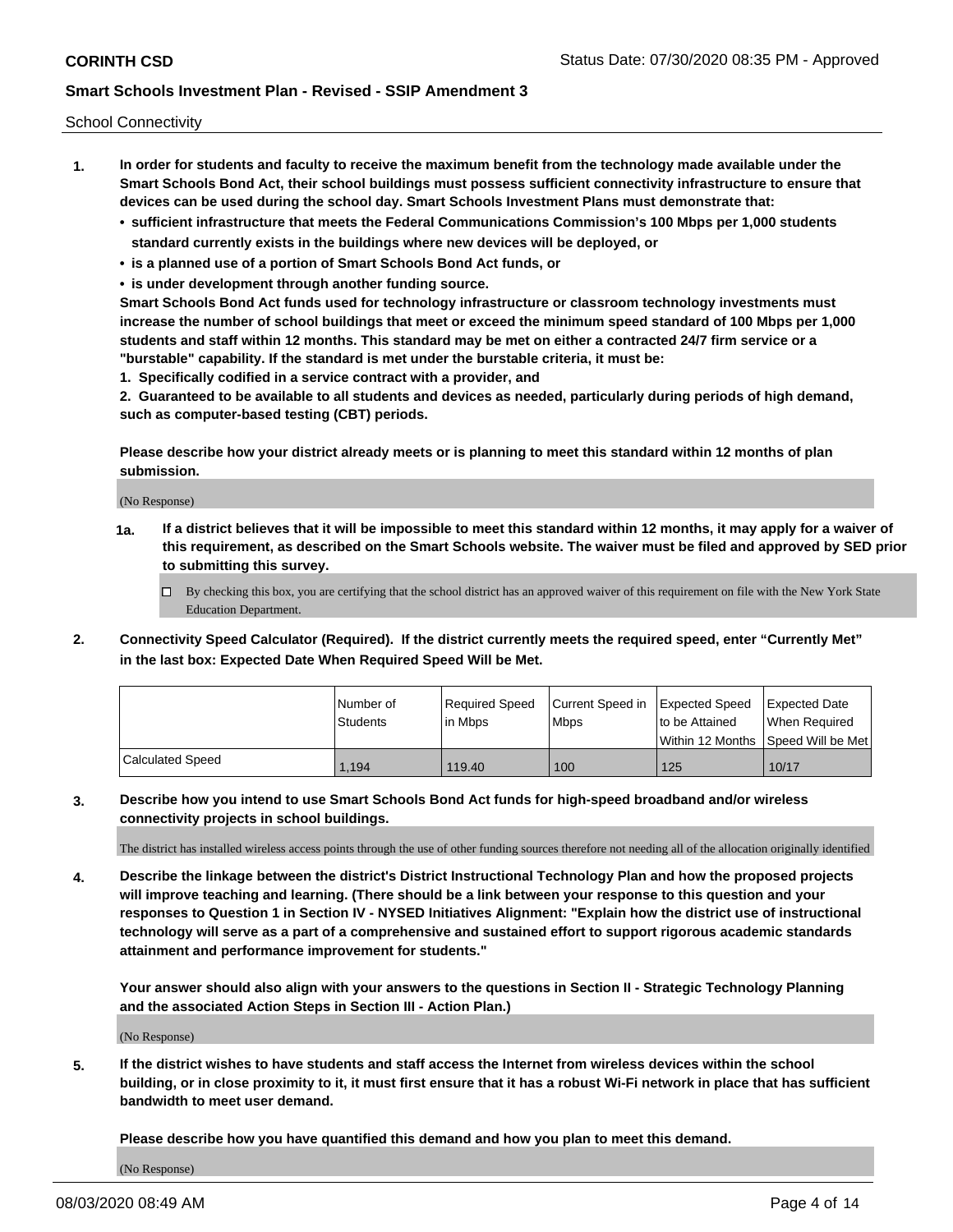School Connectivity

**6. Smart Schools plans with any expenditures in the School Connectivity category require a project number from the Office of Facilities Planning. Districts must submit an SSBA LOI and receive project numbers prior to submitting the SSIP. As indicated on the LOI, some projects may be eligible for a streamlined review and will not require a building permit.**

**Please indicate on a separate row each project number given to you by the Office of Facilities Planning.**

| <b>Project Number</b> |  |
|-----------------------|--|
| 52-04-01-04-7-999-BA1 |  |

**7. Certain high-tech security and connectivity infrastructure projects may be eligible for an expedited review process as determined by the Office of Facilities Planning.**

**Was your project deemed eligible for streamlined review?**

Yes

**7a. Districts that choose the Streamlined Review Process will be required to certify that they have reviewed all installations with their licensed architect or engineer of record and provide that person's name and license number. The licensed professional must review the products and proposed method of installation prior to implementation and review the work during and after completion in order to affirm that the work was codecompliant, if requested.**

■ I certify that I have reviewed all installations with a licensed architect or engineer of record.

**8. Include the name and license number of the architect or engineer of record.**

| Name                     | License Number |
|--------------------------|----------------|
| <b>Christopher Colby</b> | 33581          |

**9. Public Expenditures – Loanable (Counts toward the nonpublic loan calculation)**

| Select the allowable expenditure type.      | <b>PUBLIC</b> Items to be | <b>Quantity</b>      | Cost Per Item    | <b>Total Cost</b> |
|---------------------------------------------|---------------------------|----------------------|------------------|-------------------|
| Repeat to add another item under each type. | Purchased                 |                      |                  |                   |
| Network/Access Costs                        | (No Response)             | l (No<br>l Response) | (No<br>Response) | $\overline{0.00}$ |
|                                             |                           |                      | 0.00             |                   |

**10. Public Expenditures – Non-Loanable (Does not count toward nonpublic loan calculation)**

| Select the allowable expenditure | <b>PUBLIC</b> Items to be purchased | Quantity | Cost per Item | <b>Total Cost</b> |
|----------------------------------|-------------------------------------|----------|---------------|-------------------|
| type.                            |                                     |          |               |                   |
| Repeat to add another item under |                                     |          |               |                   |
| each type.                       |                                     |          |               |                   |
| Network/Access Costs             | wireless access points              | $-35$    | 776.00        | $-27,160.00$      |
| Network/Access Costs             | network switches                    | -3       | 7,995.00      | $-23,985.00$      |
| Network/Access Costs             | controllers                         | -1       | 8,445.00      | $-8,445.00$       |
|                                  |                                     | -39      | 17,216.00     | $-59,590$         |

**11. Final 2014-15 BEDS Enrollment to calculate Nonpublic Sharing Requirement (no changes allowed.)**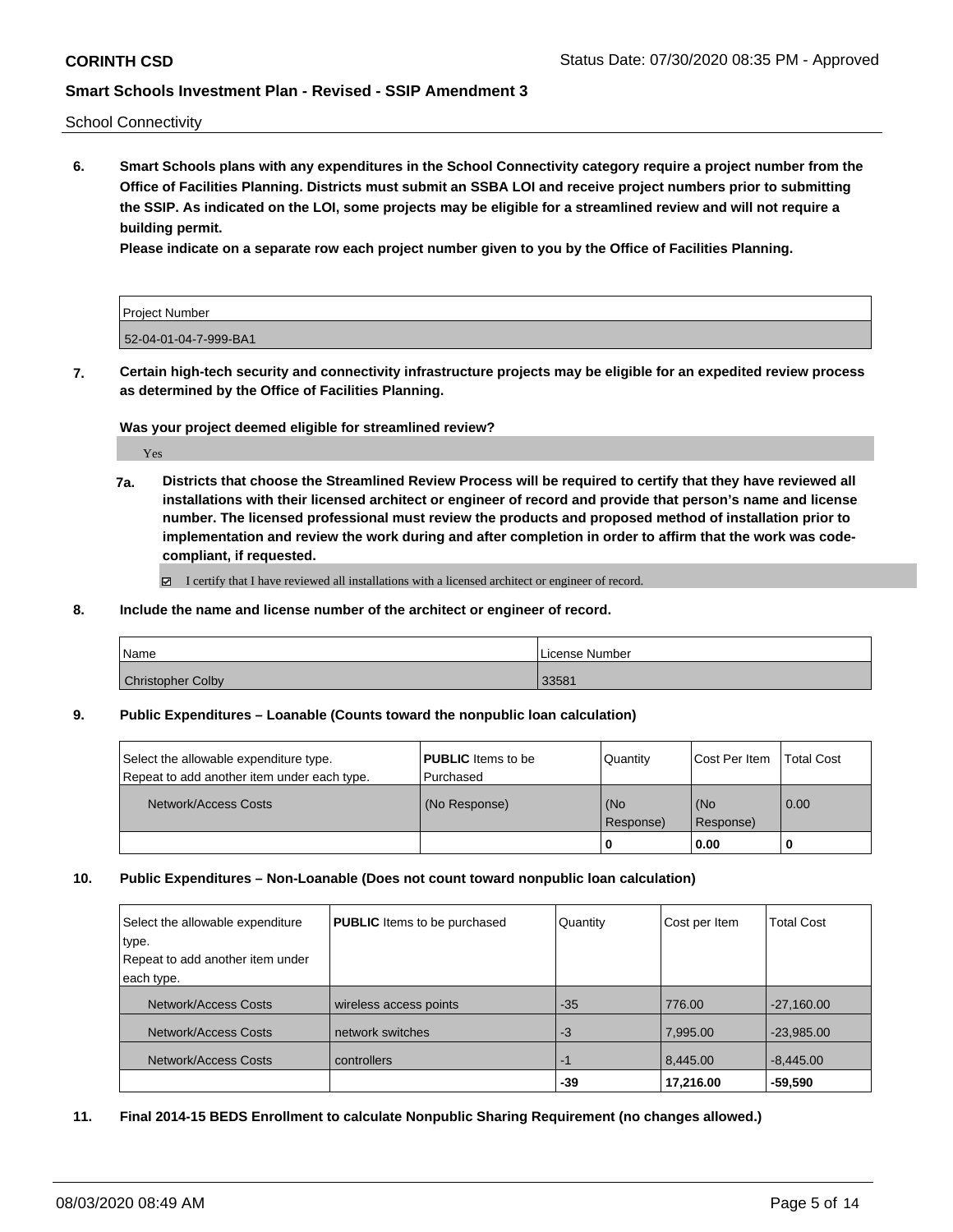School Connectivity

|            | Public Enrollment | <b>Nonpublic Enrollment</b> | Total Enrollment | Nonpublic Percentage |
|------------|-------------------|-----------------------------|------------------|----------------------|
| Enrollment | .192              | 132                         | 1.324.00         | 9.97                 |

## **12. Total Public Budget - Loanable (Counts toward the nonpublic loan calculation)**

|                                               | Public Allocations | <b>Estimated Nonpublic Loan</b><br>Amount | <b>Estimated Total Sub-Allocations</b> |
|-----------------------------------------------|--------------------|-------------------------------------------|----------------------------------------|
| Network/Access Costs                          | (No Response)      | 0.00                                      | 0.00                                   |
| School Internal Connections and<br>Components | (No Response)      | 0.00                                      | 0.00                                   |
| Other                                         | (No Response)      | 0.00                                      | 0.00                                   |
| Totals:                                       | 0.00               |                                           | o                                      |

## **13. Total Public Budget – Non-Loanable (Does not count toward the nonpublic loan calculation)**

|                                            | Sub-          |
|--------------------------------------------|---------------|
|                                            | Allocation    |
| Network/Access Costs                       | $-59,590.00$  |
| <b>Outside Plant Costs</b>                 | (No Response) |
| School Internal Connections and Components | (No Response) |
| <b>Professional Services</b>               | (No Response) |
| Testing                                    | (No Response) |
| <b>Other Upfront Costs</b>                 | (No Response) |
| <b>Other Costs</b>                         | (No Response) |
| Totals:                                    | $-59,590.00$  |

# **14. School Connectivity Totals**

|                          | Total Sub-Allocations |
|--------------------------|-----------------------|
| Total Loanable Items     | 0.00                  |
| Total Non-Ioanable Items | $-59,590.00$          |
| Totals:                  | $-59,590$             |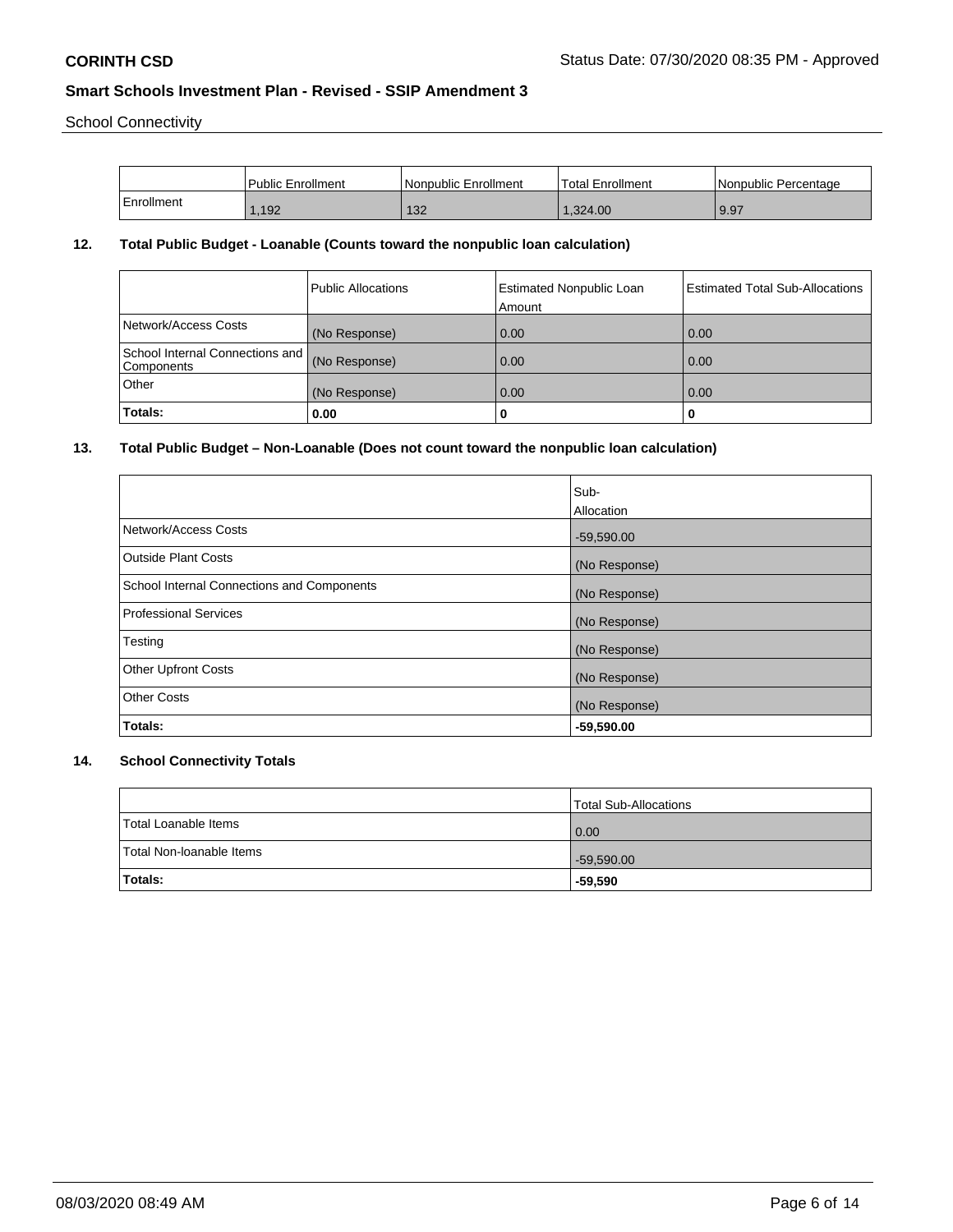Community Connectivity (Broadband and Wireless)

**1. Describe how you intend to use Smart Schools Bond Act funds for high-speed broadband and/or wireless connectivity projects in the community.**

(No Response)

**2. Please describe how the proposed project(s) will promote student achievement and increase student and/or staff access to the Internet in a manner that enhances student learning and/or instruction outside of the school day and/or school building.**

(No Response)

**3. Community connectivity projects must comply with all the necessary local building codes and regulations (building and related permits are not required prior to plan submission).**

 $\Box$  I certify that we will comply with all the necessary local building codes and regulations.

**4. Please describe the physical location of the proposed investment.**

(No Response)

**5. Please provide the initial list of partners participating in the Community Connectivity Broadband Project, along with their Federal Tax Identification (Employer Identification) number.**

| <b>Project Partners</b> | l Federal ID # |
|-------------------------|----------------|
| (No Response)           | (No Response)  |

**6. Please detail the type, quantity, per unit cost and total cost of the eligible items under each sub-category.**

| Select the allowable expenditure | Item to be purchased | Quantity      | Cost per Item | <b>Total Cost</b> |
|----------------------------------|----------------------|---------------|---------------|-------------------|
| type.                            |                      |               |               |                   |
| Repeat to add another item under |                      |               |               |                   |
| each type.                       |                      |               |               |                   |
| (No Response)                    | (No Response)        | (No Response) | (No Response) | 0.00              |
|                                  |                      | o             | 0.00          |                   |

**7. If you are submitting an allocation for Community Connectivity, complete this table.**

**Note that the calculated Total at the bottom of the table must equal the Total allocation for this category that you entered in the SSIP Overview overall budget.**

|                                    | Sub-Allocation |
|------------------------------------|----------------|
| Network/Access Costs               | (No Response)  |
| Outside Plant Costs                | (No Response)  |
| <b>Tower Costs</b>                 | (No Response)  |
| <b>Customer Premises Equipment</b> | (No Response)  |
| <b>Professional Services</b>       | (No Response)  |
| Testing                            | (No Response)  |
| <b>Other Upfront Costs</b>         | (No Response)  |
| <b>Other Costs</b>                 | (No Response)  |
| Totals:                            | 0.00           |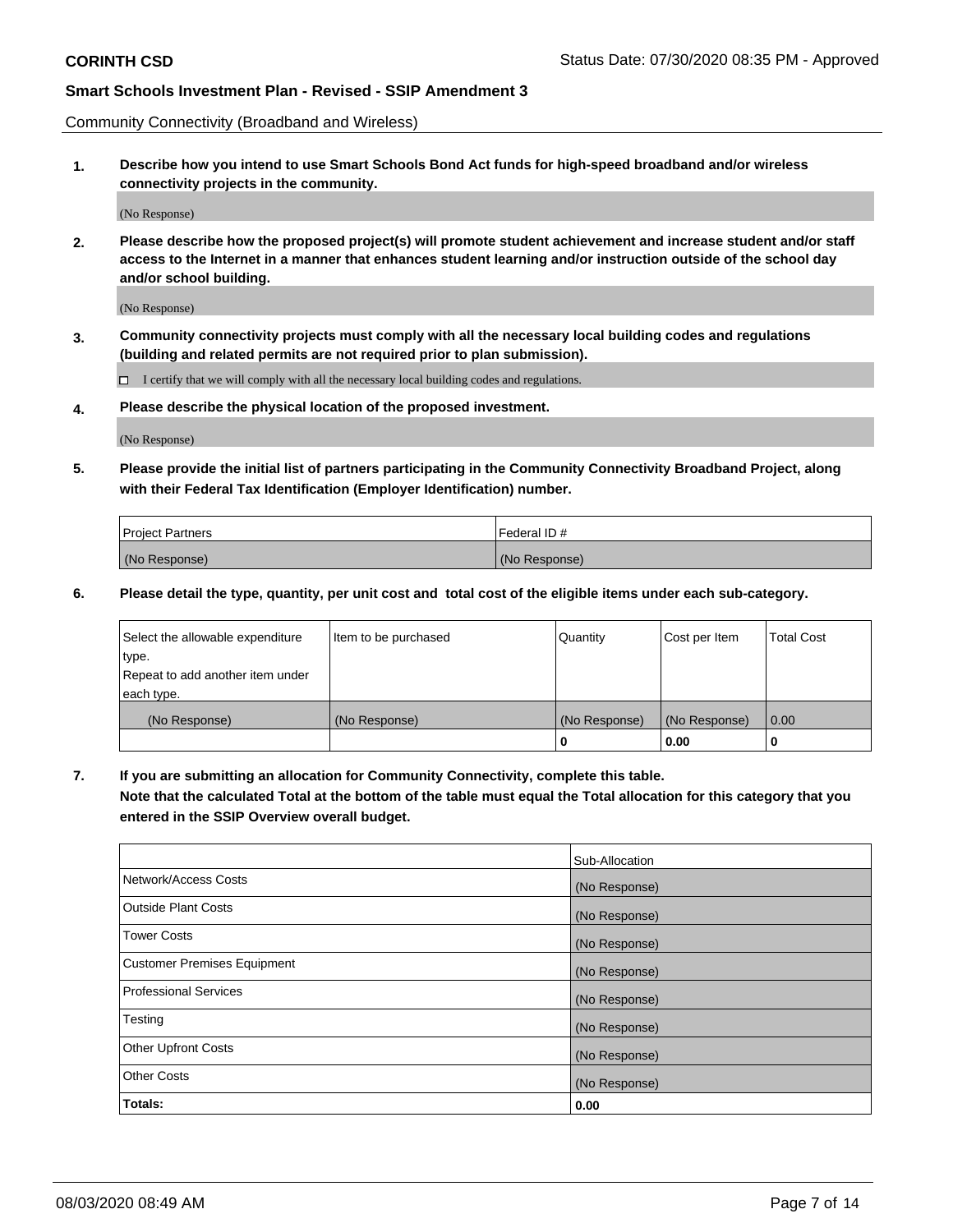#### Classroom Learning Technology

**1. In order for students and faculty to receive the maximum benefit from the technology made available under the Smart Schools Bond Act, their school buildings must possess sufficient connectivity infrastructure to ensure that devices can be used during the school day. Smart Schools Investment Plans must demonstrate that sufficient infrastructure that meets the Federal Communications Commission's 100 Mbps per 1,000 students standard currently exists in the buildings where new devices will be deployed, or is a planned use of a portion of Smart Schools Bond Act funds, or is under development through another funding source. Smart Schools Bond Act funds used for technology infrastructure or classroom technology investments must increase the number of school buildings that meet or exceed the minimum speed standard of 100 Mbps per 1,000 students and staff within 12 months. This standard may be met on either a contracted 24/7 firm service or a**

- **"burstable" capability. If the standard is met under the burstable criteria, it must be:**
- **1. Specifically codified in a service contract with a provider, and**

**2. Guaranteed to be available to all students and devices as needed, particularly during periods of high demand, such as computer-based testing (CBT) periods.**

**Please describe how your district already meets or is planning to meet this standard within 12 months of plan submission.**

(No Response)

- **1a. If a district believes that it will be impossible to meet this standard within 12 months, it may apply for a waiver of this requirement, as described on the Smart Schools website. The waiver must be filed and approved by SED prior to submitting this survey.**
	- By checking this box, you are certifying that the school district has an approved waiver of this requirement on file with the New York State Education Department.
- **2. Connectivity Speed Calculator (Required). If the district currently meets the required speed, enter "Currently Met" in the last box: Expected Date When Required Speed Will be Met.**

|                  | l Number of     | Required Speed | Current Speed in | <b>Expected Speed</b> | <b>Expected Date</b>                |
|------------------|-----------------|----------------|------------------|-----------------------|-------------------------------------|
|                  | <b>Students</b> | l in Mbps      | l Mbps           | to be Attained        | When Required                       |
|                  |                 |                |                  |                       | Within 12 Months  Speed Will be Met |
| Calculated Speed | (No Response)   | 0.00           | (No Response)    | l (No Response)       | (No Response)                       |

**3. If the district wishes to have students and staff access the Internet from wireless devices within the school building, or in close proximity to it, it must first ensure that it has a robust Wi-Fi network in place that has sufficient bandwidth to meet user demand.**

**Please describe how you have quantified this demand and how you plan to meet this demand.**

(No Response)

**4. All New York State public school districts are required to complete and submit an Instructional Technology Plan survey to the New York State Education Department in compliance with Section 753 of the Education Law and per Part 100.12 of the Commissioner's Regulations.**

**Districts that include educational technology purchases as part of their Smart Schools Investment Plan must have a submitted and approved Instructional Technology Plan survey on file with the New York State Education Department.**

- By checking this box, you are certifying that the school district has an approved Instructional Technology Plan survey on file with the New York State Education Department.
- **5. Describe the devices you intend to purchase and their compatibility with existing or planned platforms or systems. Specifically address the adequacy of each facility's electrical, HVAC and other infrastructure necessary to install and support the operation of the planned technology.**

The district has found the need for additional chromebooks and document cameras beyond the original amount identified. Each student in the district receives a chromebook for daily use. The addtional document cameras are needed due to moving to the math modules. Also, the need for the number of charging stations originally identified in the application is no longer needed.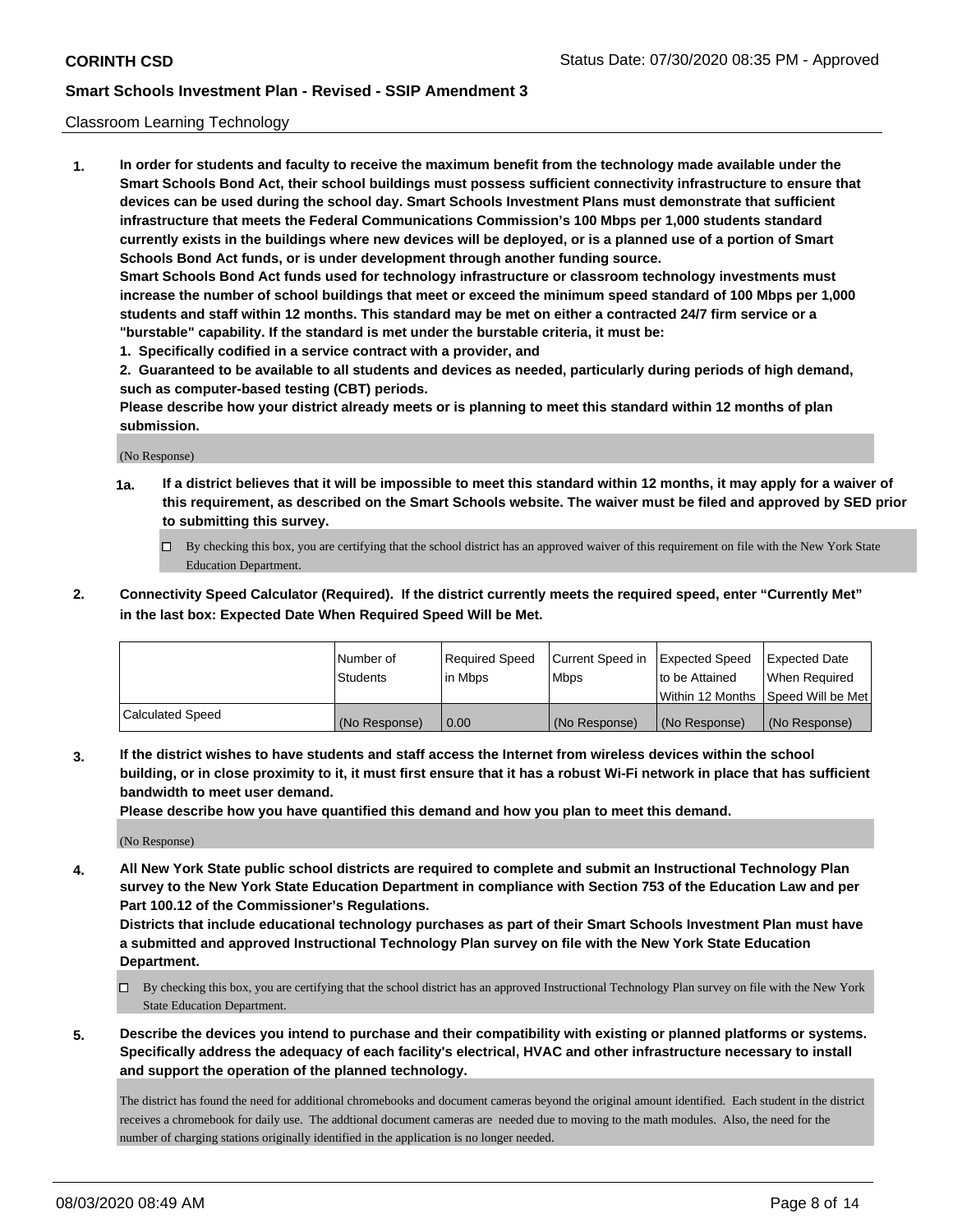#### Classroom Learning Technology

- **6. Describe how the proposed technology purchases will:**
	- **> enhance differentiated instruction;**
	- **> expand student learning inside and outside the classroom;**
	- **> benefit students with disabilities and English language learners; and**
	- **> contribute to the reduction of other learning gaps that have been identified within the district.**

**The expectation is that districts will place a priority on addressing the needs of students who struggle to succeed in a rigorous curriculum. Responses in this section should specifically address this concern and align with the district's Instructional Technology Plan (in particular Question 2 of E. Curriculum and Instruction: "Does the district's instructional technology plan address the needs of students with disabilities to ensure equitable access to instruction, materials and assessments?" and Question 3 of the same section: "Does the district's instructional technology plan address the provision of assistive technology specifically for students with disabilities to ensure access to and participation in the general curriculum?")**

**In addition, describe how the district ensures equitable access to instruction, materials and assessments and participation in the general curriculum for both SWD and English Language Learners/Multilingual Learners (ELL/MLL) students.**

(No Response)

**7. Where appropriate, describe how the proposed technology purchases will enhance ongoing communication with parents and other stakeholders and help the district facilitate technology-based regional partnerships, including distance learning and other efforts.**

(No Response)

**8. Describe the district's plan to provide professional development to ensure that administrators, teachers and staff can employ the technology purchased to enhance instruction successfully.**

**Note: This response should be aligned and expanded upon in accordance with your district's response to Question 1 of F. Professional Development of your Instructional Technology Plan: "Please provide a summary of professional development offered to teachers and staff, for the time period covered by this plan, to support technology to enhance teaching and learning. Please include topics, audience and method of delivery within your summary."**

(No Response)

- **9. Districts must contact one of the SUNY/CUNY teacher preparation programs listed on the document on the left side of the page that supplies the largest number of the district's new teachers to request advice on innovative uses and best practices at the intersection of pedagogy and educational technology.**
	- By checking this box, you certify that you have contacted the SUNY/CUNY teacher preparation program that supplies the largest number of your new teachers to request advice on these issues.
	- **9a. Please enter the name of the SUNY or CUNY Institution that you contacted.**

SUNY Plattsburgh

**9b. Enter the primary Institution phone number.**

518-564-2040

**9c. Enter the name of the contact person with whom you consulted and/or will be collaborating with on innovative uses of technology and best practices.**

Stephen Danna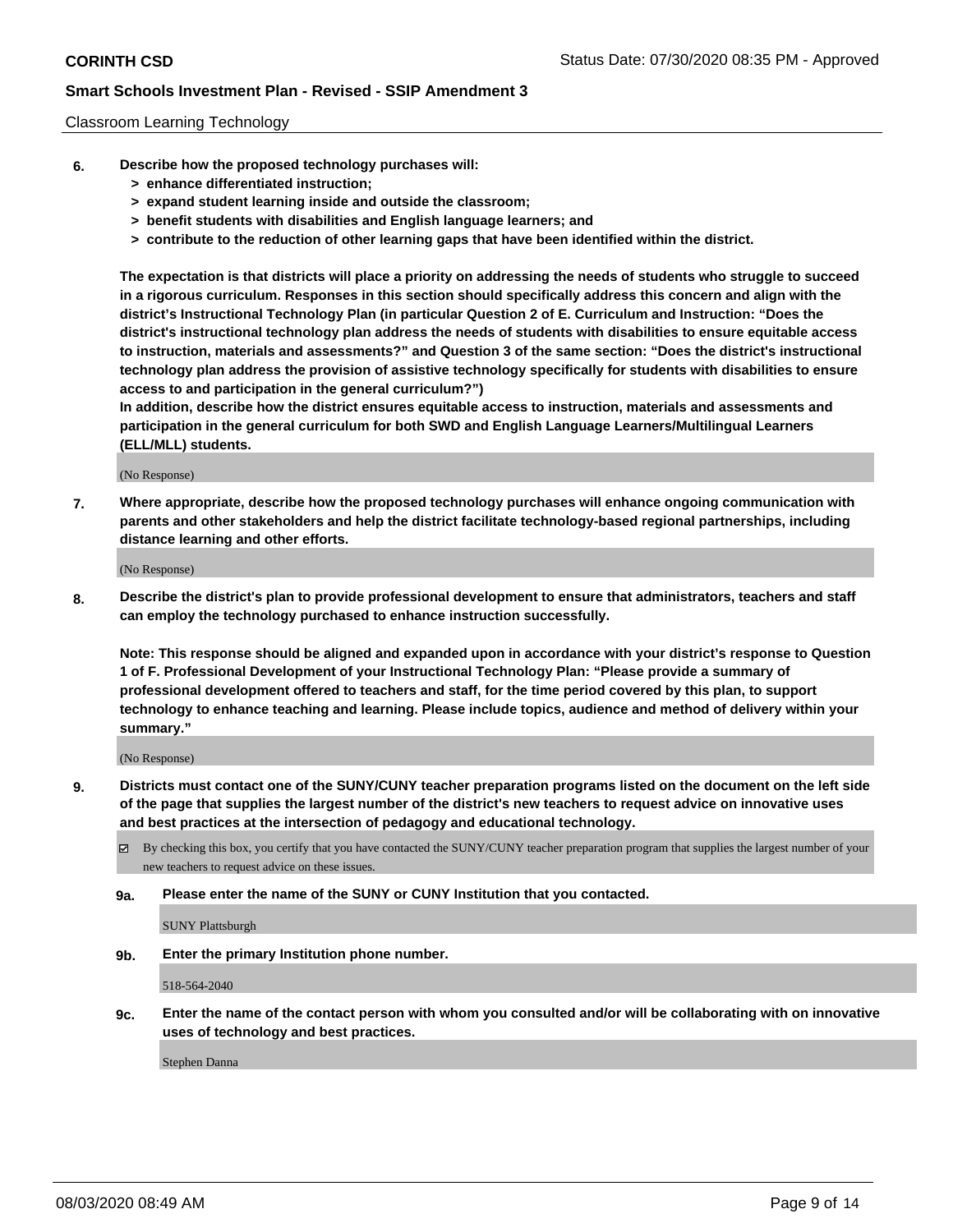#### Classroom Learning Technology

**10. To ensure the sustainability of technology purchases made with Smart Schools funds, districts must demonstrate a long-term plan to maintain and replace technology purchases supported by Smart Schools Bond Act funds. This sustainability plan shall demonstrate a district's capacity to support recurring costs of use that are ineligible for Smart Schools Bond Act funding such as device maintenance, technical support, Internet and wireless fees, maintenance of hotspots, staff professional development, building maintenance and the replacement of incidental items. Further, such a sustainability plan shall include a long-term plan for the replacement of purchased devices and equipment at the end of their useful life with other funding sources.**

 $\boxtimes$  By checking this box, you certify that the district has a sustainability plan as described above.

**11. Districts must ensure that devices purchased with Smart Schools Bond funds will be distributed, prepared for use, maintained and supported appropriately. Districts must maintain detailed device inventories in accordance with generally accepted accounting principles.**

By checking this box, you certify that the district has a distribution and inventory management plan and system in place.

**12. Please detail the type, quantity, per unit cost and total cost of the eligible items under each sub-category.**

| Select the allowable expenditure | I Item to be Purchased | Quantity | Cost per Item | <b>Total Cost</b> |
|----------------------------------|------------------------|----------|---------------|-------------------|
| type.                            |                        |          |               |                   |
| Repeat to add another item under |                        |          |               |                   |
| each type.                       |                        |          |               |                   |
| <b>Laptop Computers</b>          | Chromebooks            | 300      | 197.00        | 59,100.00         |
| <b>Other Costs</b>               | document cameras       | 30       | 273.00        | 8,190.00          |
| <b>Other Costs</b>               | charging stations      | $-14$    | 550.00        | $-7,700.00$       |
|                                  |                        | 316      | 1,020.00      | 59,590            |

### **13. Final 2014-15 BEDS Enrollment to calculate Nonpublic Sharing Requirement (no changes allowed.)**

|            | <b>Public Enrollment</b> | Nonpublic Enrollment | Total Enrollment | l Nonpublic<br>l Percentage |
|------------|--------------------------|----------------------|------------------|-----------------------------|
| Enrollment | .192                     | 132                  | 1.324.00         | 9.97                        |

#### **14. If you are submitting an allocation for Classroom Learning Technology complete this table.**

|                          | Public School Sub-Allocation | <b>Estimated Nonpublic Loan</b><br>Amount<br>(Based on Percentage Above) | <b>Estimated Total Public and</b><br>Nonpublic Sub-Allocation |
|--------------------------|------------------------------|--------------------------------------------------------------------------|---------------------------------------------------------------|
| Interactive Whiteboards  | (No Response)                | 0.00                                                                     | 0.00                                                          |
| <b>Computer Servers</b>  | (No Response)                | 0.00                                                                     | 0.00                                                          |
| <b>Desktop Computers</b> | (No Response)                | 0.00                                                                     | 0.00                                                          |
| <b>Laptop Computers</b>  | 59,100.00                    | 0.00                                                                     | 59.100.00                                                     |
| <b>Tablet Computers</b>  | (No Response)                | 0.00                                                                     | 0.00                                                          |
| <b>Other Costs</b>       | 490.00                       | 0.00                                                                     | 490.00                                                        |
| Totals:                  | 59,590.00                    | 0                                                                        | 59,590                                                        |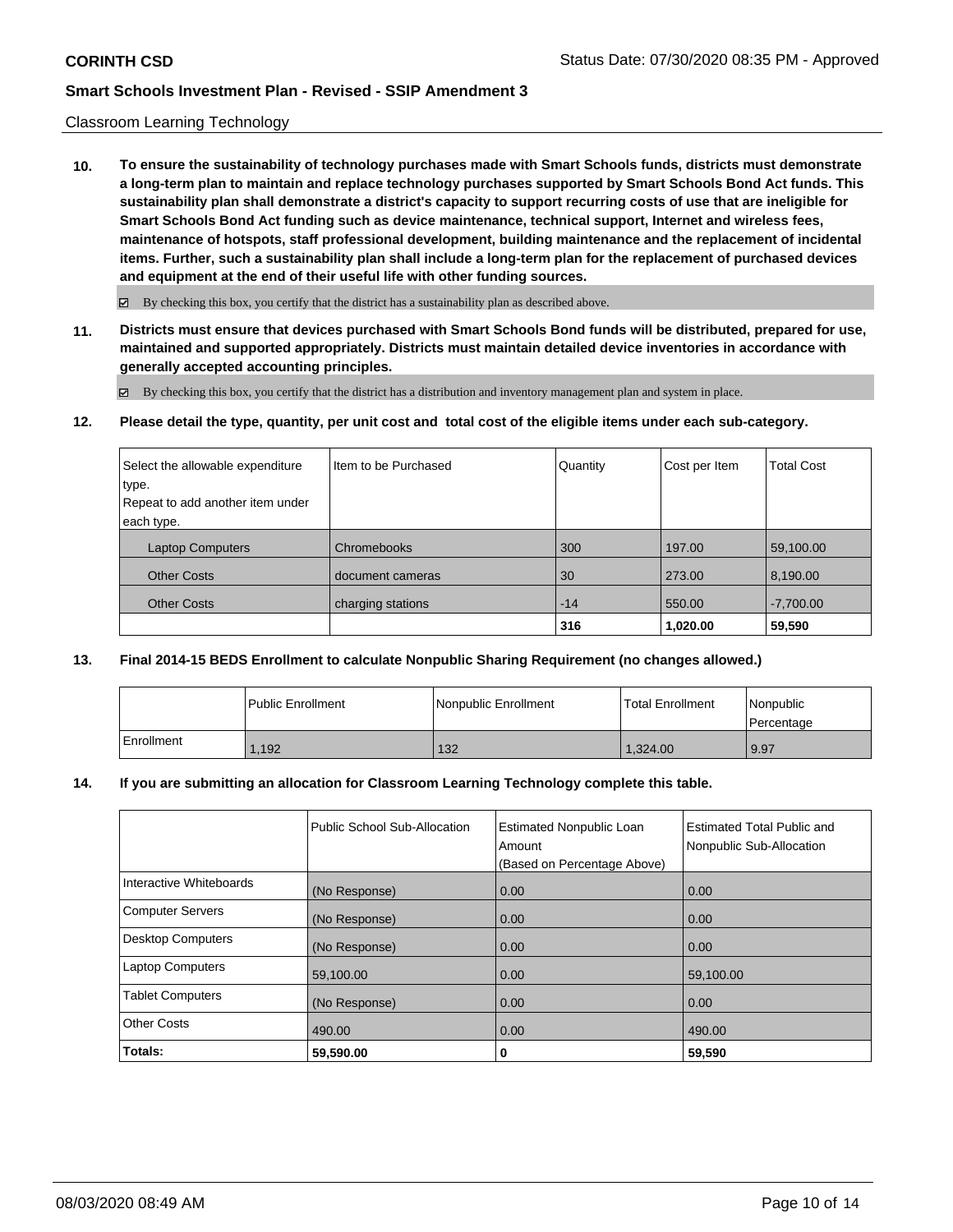#### Pre-Kindergarten Classrooms

**1. Provide information regarding how and where the district is currently serving pre-kindergarten students and justify the need for additional space with enrollment projections over 3 years.**

(No Response)

- **2. Describe the district's plan to construct, enhance or modernize education facilities to accommodate prekindergarten programs. Such plans must include:**
	- **Specific descriptions of what the district intends to do to each space;**
	- **An affirmation that new pre-kindergarten classrooms will contain a minimum of 900 square feet per classroom;**
	- **The number of classrooms involved;**
	- **The approximate construction costs per classroom; and**
	- **Confirmation that the space is district-owned or has a long-term lease that exceeds the probable useful life of the improvements.**

(No Response)

**3. Smart Schools Bond Act funds may only be used for capital construction costs. Describe the type and amount of additional funds that will be required to support ineligible ongoing costs (e.g. instruction, supplies) associated with any additional pre-kindergarten classrooms that the district plans to add.**

(No Response)

**4. All plans and specifications for the erection, repair, enlargement or remodeling of school buildings in any public school district in the State must be reviewed and approved by the Commissioner. Districts that plan capital projects using their Smart Schools Bond Act funds will undergo a Preliminary Review Process by the Office of Facilities Planning.**

**Please indicate on a separate row each project number given to you by the Office of Facilities Planning.**

| Project Number |  |
|----------------|--|
| (No Response)  |  |
|                |  |

**5. Please detail the type, quantity, per unit cost and total cost of the eligible items under each sub-category.**

| Select the allowable expenditure | Item to be purchased | Quantity      | Cost per Item | <b>Total Cost</b> |
|----------------------------------|----------------------|---------------|---------------|-------------------|
| type.                            |                      |               |               |                   |
| Repeat to add another item under |                      |               |               |                   |
| each type.                       |                      |               |               |                   |
| (No Response)                    | (No Response)        | (No Response) | (No Response) | 0.00              |
|                                  |                      | U             | 0.00          |                   |

**6. If you have made an allocation for Pre-Kindergarten Classrooms, complete this table. Note that the calculated Total at the bottom of the table must equal the Total allocation for this category that you entered in the SSIP Overview overall budget.**

|                                          | Sub-Allocation |
|------------------------------------------|----------------|
| Construct Pre-K Classrooms               | (No Response)  |
| Enhance/Modernize Educational Facilities | (No Response)  |
| <b>Other Costs</b>                       | (No Response)  |
| Totals:                                  | 0.00           |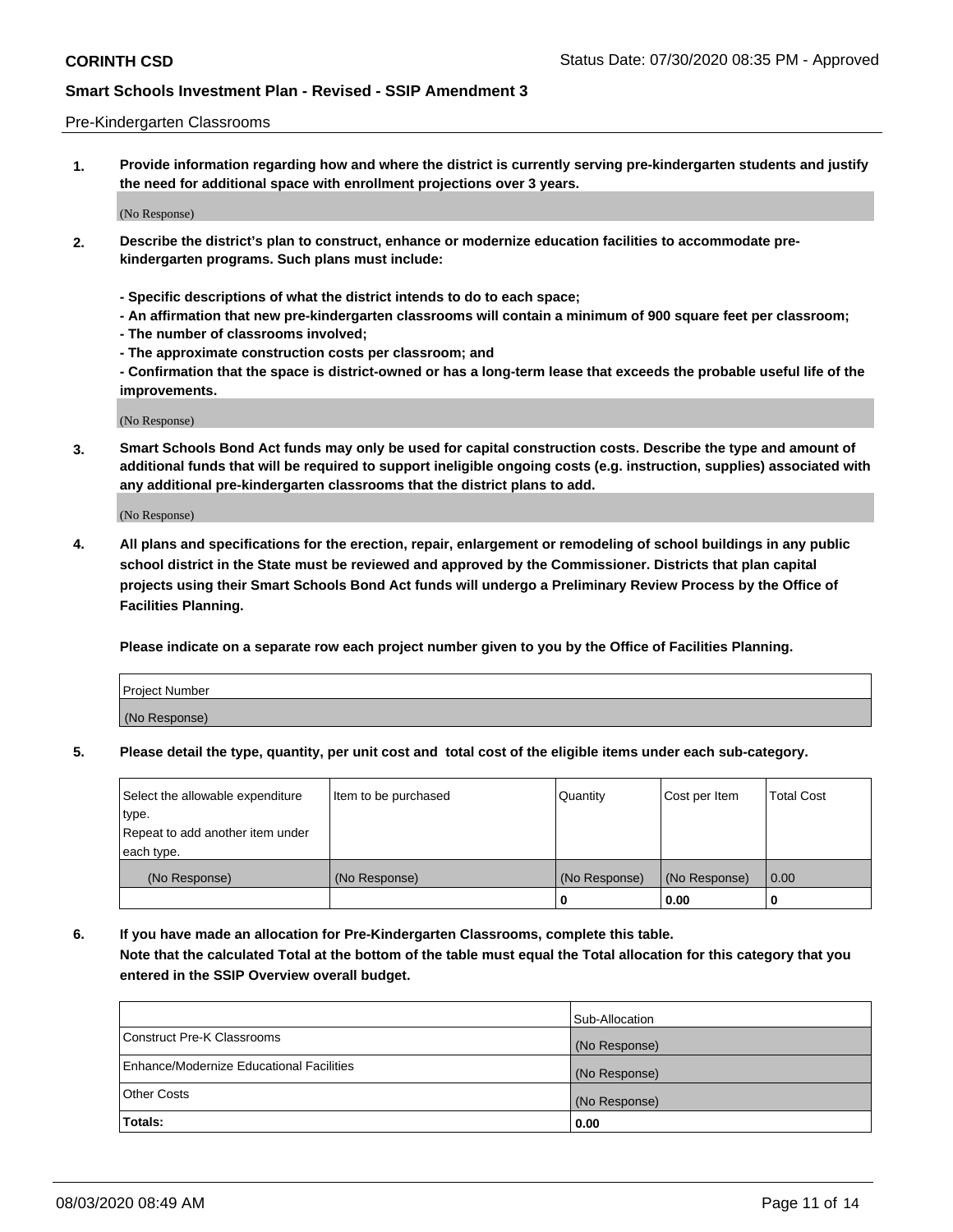Replace Transportable Classrooms

**1. Describe the district's plan to construct, enhance or modernize education facilities to provide high-quality instructional space by replacing transportable classrooms.**

(No Response)

**2. All plans and specifications for the erection, repair, enlargement or remodeling of school buildings in any public school district in the State must be reviewed and approved by the Commissioner. Districts that plan capital projects using their Smart Schools Bond Act funds will undergo a Preliminary Review Process by the Office of Facilities Planning.**

**Please indicate on a separate row each project number given to you by the Office of Facilities Planning.**

| Project Number |  |
|----------------|--|
|                |  |
|                |  |
|                |  |
| (No Response)  |  |
|                |  |
|                |  |

**3. For large projects that seek to blend Smart Schools Bond Act dollars with other funds, please note that Smart Schools Bond Act funds can be allocated on a pro rata basis depending on the number of new classrooms built that directly replace transportable classroom units.**

**If a district seeks to blend Smart Schools Bond Act dollars with other funds describe below what other funds are being used and what portion of the money will be Smart Schools Bond Act funds.**

(No Response)

**4. Please detail the type, quantity, per unit cost and total cost of the eligible items under each sub-category.**

| Select the allowable expenditure | Item to be purchased | Quantity      | Cost per Item | Total Cost |
|----------------------------------|----------------------|---------------|---------------|------------|
| ∣type.                           |                      |               |               |            |
| Repeat to add another item under |                      |               |               |            |
| each type.                       |                      |               |               |            |
| (No Response)                    | (No Response)        | (No Response) | (No Response) | 0.00       |
|                                  |                      | u             | 0.00          |            |

**5. If you have made an allocation for Replace Transportable Classrooms, complete this table. Note that the calculated Total at the bottom of the table must equal the Total allocation for this category that you entered in the SSIP Overview overall budget.**

|                                                | Sub-Allocation |
|------------------------------------------------|----------------|
| Construct New Instructional Space              | (No Response)  |
| Enhance/Modernize Existing Instructional Space | (No Response)  |
| Other Costs                                    | (No Response)  |
| Totals:                                        | 0.00           |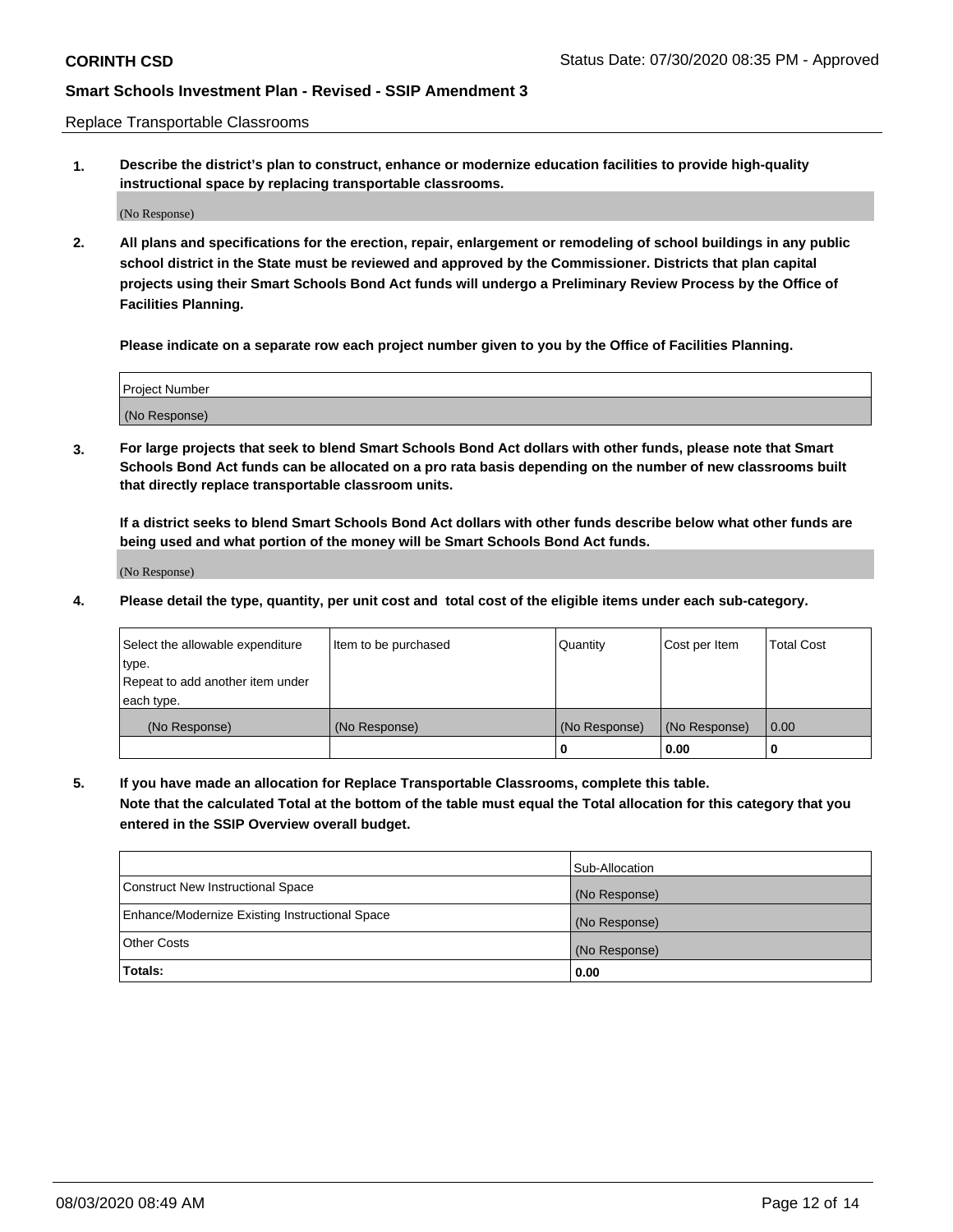High-Tech Security Features

**1. Describe how you intend to use Smart Schools Bond Act funds to install high-tech security features in school buildings and on school campuses.**

(No Response)

**2. All plans and specifications for the erection, repair, enlargement or remodeling of school buildings in any public school district in the State must be reviewed and approved by the Commissioner. Smart Schools plans with any expenditures in the High-Tech Security category require a project number from the Office of Facilities Planning. Districts must submit an SSBA LOI and receive project numbers prior to submitting the SSIP. As indicated on the LOI, some projects may be eligible for a streamlined review and will not require a building permit. Please indicate on a separate row each project number given to you by the Office of Facilities Planning.**

| <b>Project Number</b> |  |
|-----------------------|--|
| (No Response)         |  |

- **3. Was your project deemed eligible for streamlined Review?**
	- Yes
	- $\hfill \square$  No
- **4. Include the name and license number of the architect or engineer of record.**

| Name          | License Number |
|---------------|----------------|
| (No Response) | (No Response)  |

**5. Please detail the type, quantity, per unit cost and total cost of the eligible items under each sub-category.**

| Select the allowable expenditure | Item to be purchased | Quantity      | Cost per Item | <b>Total Cost</b> |
|----------------------------------|----------------------|---------------|---------------|-------------------|
| 'type.                           |                      |               |               |                   |
| Repeat to add another item under |                      |               |               |                   |
| each type.                       |                      |               |               |                   |
| (No Response)                    | (No Response)        | (No Response) | (No Response) | 0.00              |
|                                  |                      | U             | 0.00          |                   |

**6. If you have made an allocation for High-Tech Security Features, complete this table.**

**Enter each Sub-category Public Allocation based on the the expenditures listed in Table #5.**

|                                                      | Sub-Allocation |
|------------------------------------------------------|----------------|
| Capital-Intensive Security Project (Standard Review) | (No Response)  |
| <b>Electronic Security System</b>                    | (No Response)  |
| <b>Entry Control System</b>                          | (No Response)  |
| Approved Door Hardening Project                      | (No Response)  |
| <b>Other Costs</b>                                   | (No Response)  |
| Totals:                                              | 0.00           |